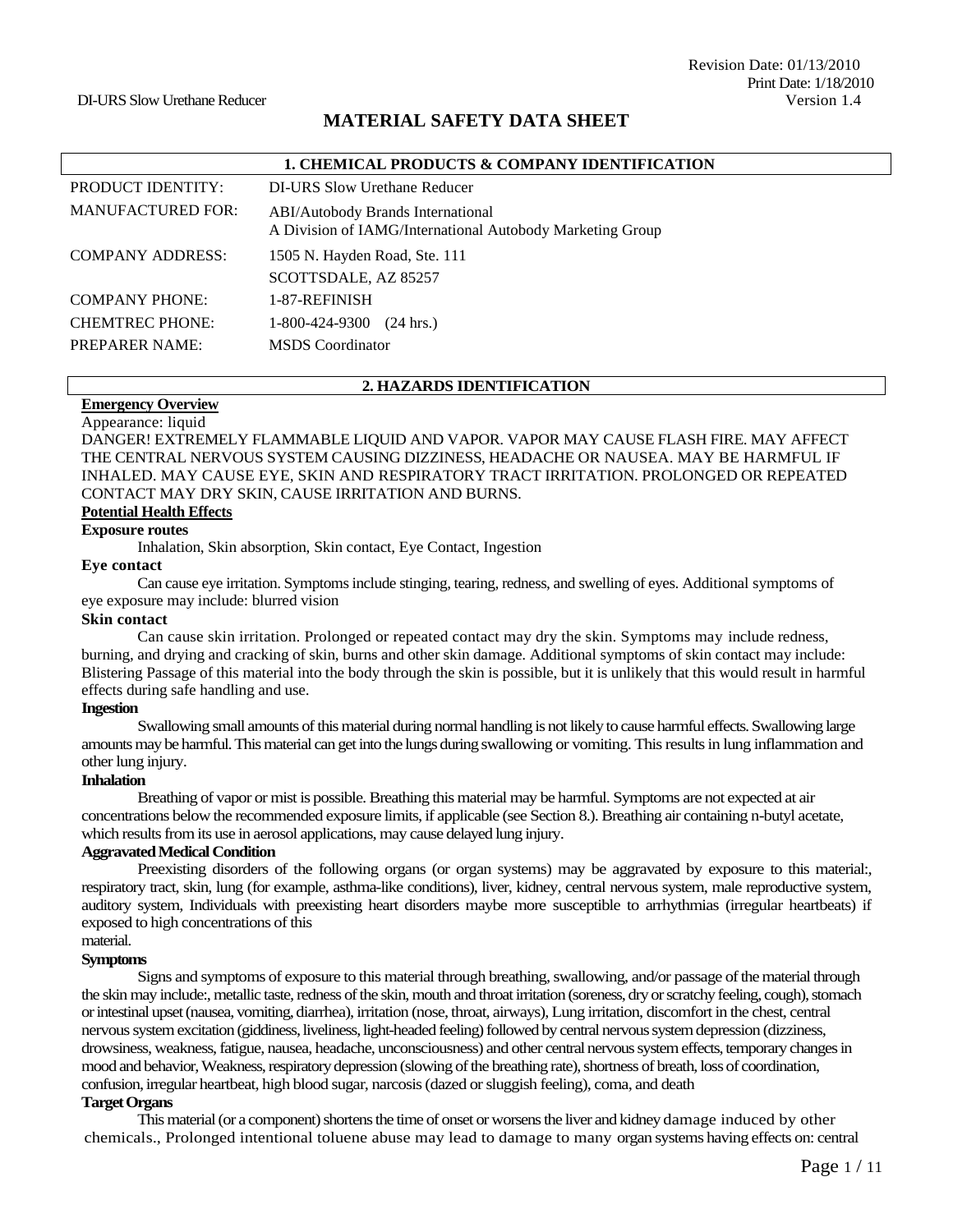#### DI-URS Slow Urethane Reducer Version 1.4

and peripheral nervous systems, vision, hearing, liver, kidneys, heart and blood. Such abuse has been associated with brain damage characterized by disturbances in gait, personality changes and loss of memory. Comparable central nervous system effects have not been shown to result from occupational exposure to toluene., Prolonged intentional toluene abuse may lead to hearing loss progressing to deafness. In addition, while noise is known to cause hearing loss in humans, it has been suggested that workers exposed to organic solvents, including toluene, along with noise may suffer greater hearing loss than would be expected from exposure to noise alone., Overexposure to this material (or its components) has been suggested as a cause of the following effects in laboratory animals:, nasal damage, respiratory tract damage (nose, throat, and airways), testis damage, kidney damage, liver damage, effects on hearing, central nervous system damage, Overexposure to this material (or its components) has been suggested as a cause of the following effects in humans:, central nervous system effects, cardiac sensitization, kidney damage **Carcinogenicity**

Ethylbenzene has been shown to cause cancer in laboratory animals. The relevance of this finding to humans is uncertain. The International Agency for Research on Cancer (IARC) has classified ethylbenzene as a possible human carcinogen. **Reproductive hazard**

This material (or a component) has been shown to cause birth defects in laboratory animal studies. Harm to the fetus occurs only at exposure levels that harm the pregnant animal. The relevance of these findings to humans is uncertain., Toluene may be harmful to the human fetus based on positive test results with laboratory animals. Case studies show that prolonged intentional abuse of toluene during pregnancy can cause birth defects in humans., When tested separately, a minor component of propylene glycol monomethyl ether acetate (2-methoxy-1 -propyl acetate) caused birth defects in experimental animals in one study but not in another. However, the commercial grade acetate containing the minor component did not cause birth defects.

| 3. COMPOSITION/INFORMATION ON INGREDIENTS |                |                      |  |  |
|-------------------------------------------|----------------|----------------------|--|--|
| <b>Hazardous Components</b>               | CAS-No.        | <b>Concentration</b> |  |  |
|                                           |                |                      |  |  |
| <b>ACETONE</b>                            | $67-64-1$      | $>=$ 30- $<$ 40%     |  |  |
| PROPYLENE GLYCOL MONOMETHYL ETHER         | $108 - 65 - 6$ | $>=15 - 20\%$        |  |  |
| <b>ACETATE</b>                            |                |                      |  |  |
| <b>TOLUENE</b>                            | 108-88-3       | $>=10-15%$           |  |  |
| <b>ISOBUTYL ACETATE</b>                   | $110-19-0$     | $>=10-15%$           |  |  |
| N-BUTYL ACETATE                           | 123-86-4       | $\geq 5 - 10\%$      |  |  |
| <b>XYLENE</b>                             | 1330-20-7      | $>=1.5 - 5\%$        |  |  |
| <b>ETHYL BENZENE</b>                      | $100 - 41 - 4$ | $>=1-1.5%$           |  |  |
|                                           |                |                      |  |  |

#### **4. FIRST AID MEASURES**

If symptoms develop, immediately move individual away from exposure and into fresh air.

Flush eyes gently with water for at least 15 minutes while holding eyelids apart; seek immediatemedical attention. **Skin**

#### Remove contaminated clothing. Flush exposed area with large amounts of water. If skin is damaged, seek immediate medical attention. If skin is not damaged and symptoms persist, seek medical attention. Launder clothing before reuse. **Ingestion**

Seek medical attention. If individual is drowsy or unconscious, do not give anything by mouth; place individual on the left side with the head down. Contact a physician, medical facility, or poison control center for advice about whether to induce vomiting. If possible, do not leave individual unattended.

#### **Inhalation**

If symptoms develop, immediately move individual away from exposure and into fresh air. Seek immediate medical attention; keep person warm and quiet. If person is not breathing, begin artificial respiration. If breathing is difficult, administer oxygen. **Notes to physician**

**Hazards:** Inhalation of high concentrations of this material, as could occur in enclosed spaces or during deliberate abuse, may be associated with cardiac arrhythmias.Sympathomimetic drugs may initiate cardiac arrhythmias in persons exposed to this material. This material is an aspiration hazard. Potential danger from aspiration must be weighed against possible oral toxicity (See Section 2 - Swallowing) when deciding whether to induce vomiting. This material (or a component) has produced hyperglycemia and ketosis following substantial ingestion.

**Treatment:** No information available.

**Eyes**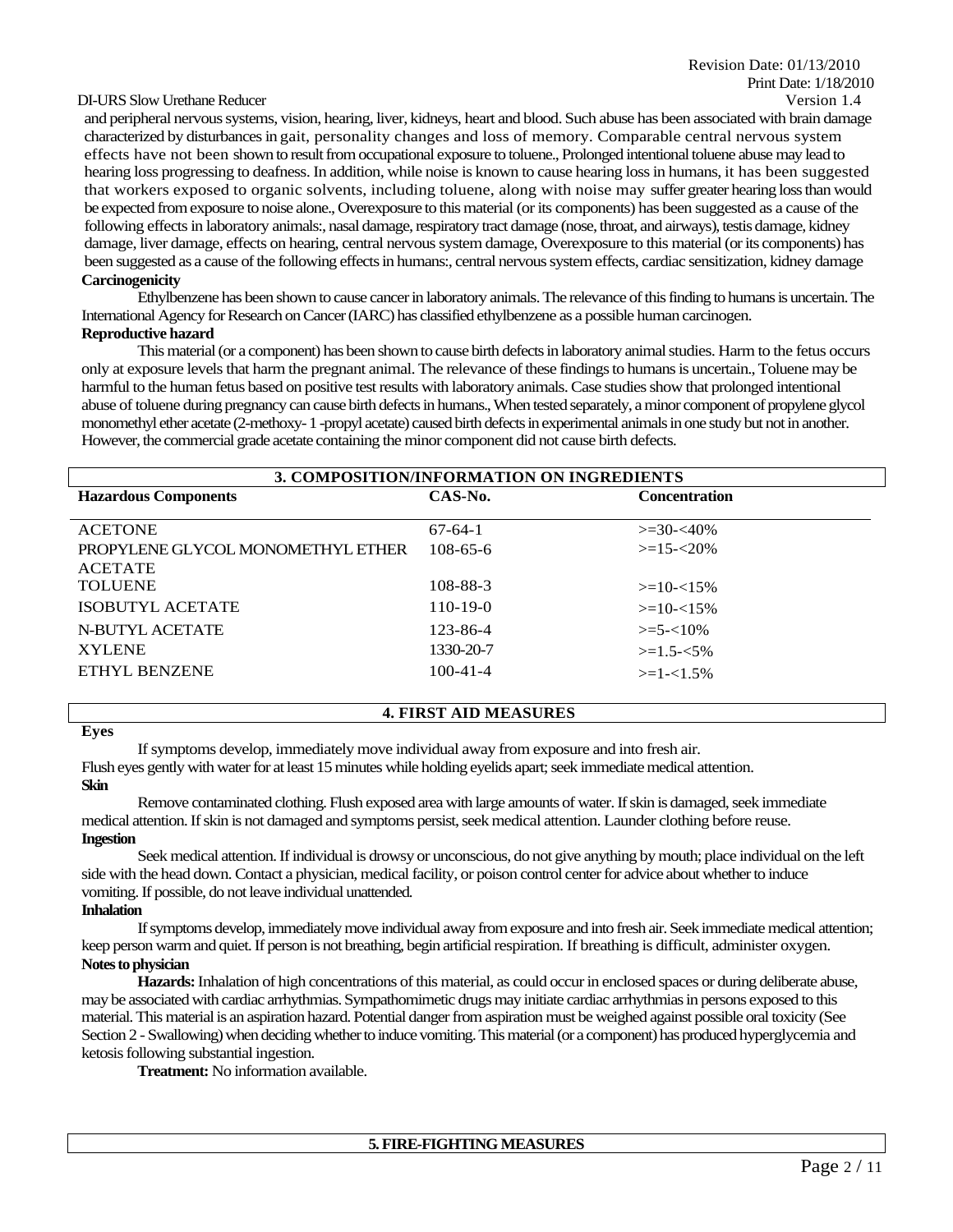#### **Suitable extinguishing media**

Water mist, Carbon dioxide (CO2), Dry chemical

#### **Hazardous combustion products**

May form:, carbon dioxide and carbon monoxide, various hydrocarbons

# **Precautions for fire-fighting**

Material is volatile and readily gives off vapors which may travel along the ground or be moved by ventilation and ignited by pilot lights, flames, sparks, heaters, smoking, electric motors, static discharge or other ignition sources at locations near the material handling point. Never use welding or cutting torch on or near drum (even empty) because product (even just residue) can ignite

explosively. Wear full firefighting turn-out gear (full Bunker gear), and respiratory protection (SCBA).

# **6. ACCIDENTAL RELEASE MEASURES**

#### **Personal precautions**

For personal protection see section 8. Eliminate all ignition sources (flares, flames including pilot lights, electrical sparks). Persons not wearing protective equipment should be excluded from area of spill until clean-up has been completed. Stop spill at source. Prevent from entering drains, sewers, streams or other bodies of water. Prevent from spreading. If runoff occurs, notify authorities as required. Pump or vacuum transfer spilled product to clean containers for recovery. Absorb unrecoverable product. Transfer contaminated absorbent, soil and other materials to containers for disposal.

#### **Environmental precautions**

Prevent run-off to sewers, streams or other bodies of water. If run-off occurs, notify proper authorities as required, that a spill has occurred.

#### **Methods for cleaning up**

Absorb liquid on vermiculite, floor absorbent, or other absorbent material and transfer to hood.

#### **7. HANDLING AND STORAGE**

#### **Handling**

Containers of this material may be hazardous when emptied. Since emptied containers retain product residues (vapor, liquid, and/or solid), all hazard precautions given in the data sheet must be observed. Emergency eyewash fountains and safety showers should be available in the immediate vicinity of potential exposure. Static ignition hazard can result from handling and use. Electrically bond and ground all containers, personnel and equipment before transfer or use of material. Special precautions may be necessary to dissipate static electricity for non-conductive containers. Use proper bonding and grounding during product transfer as described in National Fire Protection Association document NFPA 77. Warning. Sudden release of hot organic chemical vapors or mists from process equipment operating at elevated temperature and pressure, or sudden ingress of air into vacuum equipment, may result in ignitions without the presence of obvious ignition sources. Published "autoignition" or "ignition" temperature values cannot be treated as safe operating temperatures in chemical processes without analysis of the actual process conditions. Any use of this product in elevated temperature processes should be thoroughly evaluated to establish and maintain safe operating conditions.

#### **Storage**

Store in a cool, dry, ventilated area away from sources of heat, moisture, and incompatible substances.

| 8. EXPOSURE CONTROLS/PERSONAL PROTECTION |                                   |                         |  |
|------------------------------------------|-----------------------------------|-------------------------|--|
| <b>Exposure Guidelines</b>               |                                   |                         |  |
| <b>ACETONE</b>                           | $67-64-1$                         |                         |  |
| <b>ACGIH</b>                             | time weighted average             | $500$ ppm               |  |
| <b>ACGIH</b>                             | Short term exposure limit         | 750 ppm                 |  |
| <b>NIOSH</b>                             | Recommended exposure limit (REL): | $250$ ppm               |  |
| <b>NIOSH</b>                             | Recommended exposure limit (REL): | 590 mg/m $3$            |  |
| OSHA Z1                                  | Permissible exposure limit        | $1,000$ ppm             |  |
| OSHA <sub>Z1</sub>                       | Permissible exposure limit        | $2,400 \,\mathrm{mg/m}$ |  |
| <b>TOLUENE</b>                           | 108-88-3                          |                         |  |
| <b>ACGIH</b>                             | time weighted average             | 20 ppm                  |  |
| <b>NIOSH</b>                             | Recommended exposure limit (REL): | $100$ ppm               |  |
| <b>NIOSH</b>                             | Recommended exposure limit (REL): | $375 \text{ mg/m}$      |  |
| <b>NIOSH</b>                             | Short term exposure limit         | 150 ppm                 |  |
| <b>NIOSH</b>                             | Short term exposure limit         | $560$ mg/m $3$          |  |
| OSHA <sub>Z2</sub>                       | time weighted average             | $200$ ppm               |  |
| OSHA <sub>Z2</sub>                       | Ceiling Limit Value:              | 300 ppm                 |  |
|                                          |                                   | $\sim$                  |  |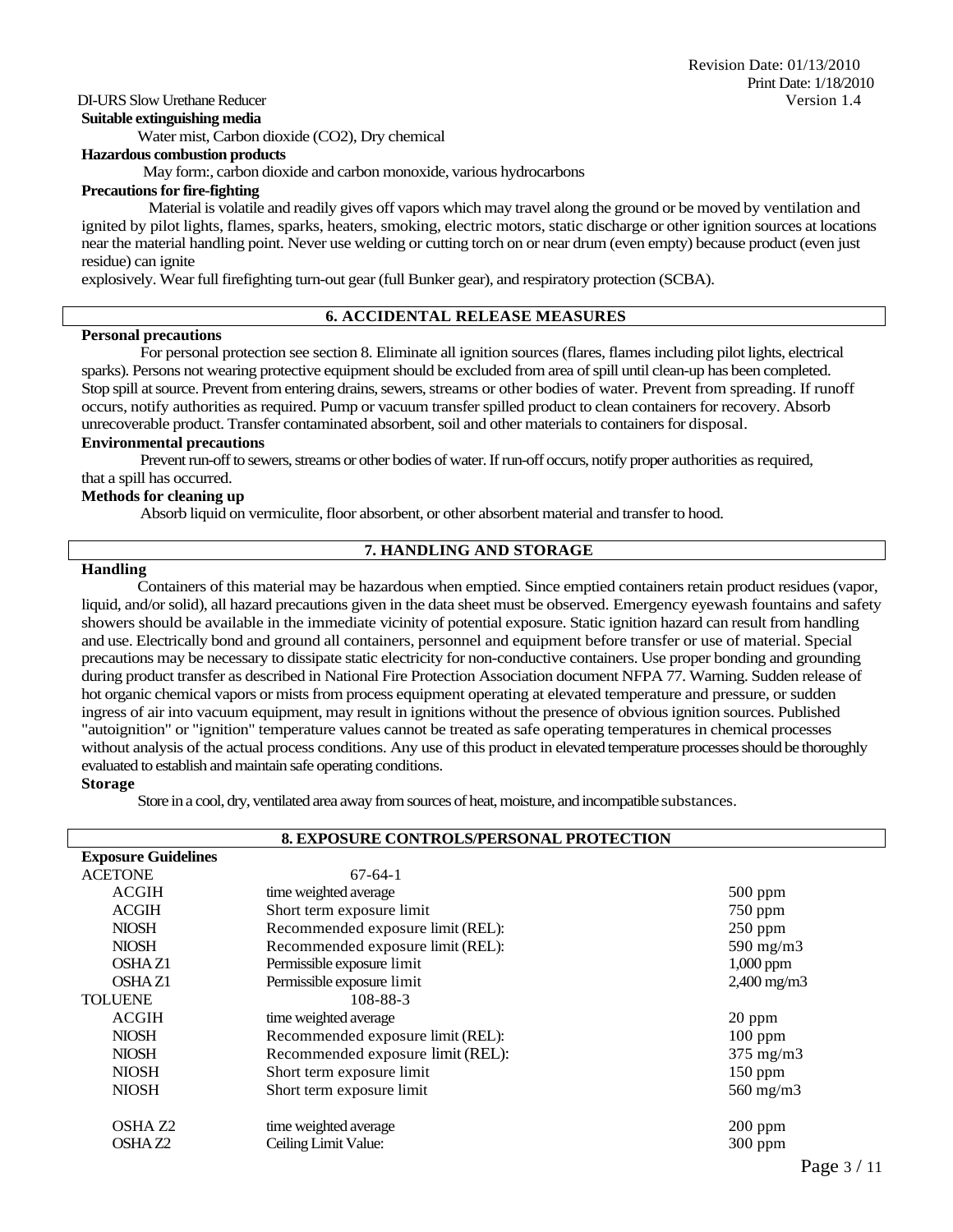|                                     |                                                              | Revision Date: 01/13/2010 |
|-------------------------------------|--------------------------------------------------------------|---------------------------|
|                                     |                                                              | Print Date: 1/18/2010     |
| <b>DI-URS Slow Urethane Reducer</b> |                                                              | Version 1.4               |
| OSHAZ2                              | Maximum concentration:                                       | $500$ ppm                 |
| <b>ISOBUTYL ACETATE</b>             | $110-19-0$                                                   |                           |
| <b>ACGIH</b>                        | time weighted average                                        | 150 ppm                   |
| <b>NIOSH</b>                        | Recommended exposure limit (REL):                            | $150$ ppm                 |
| <b>NIOSH</b>                        | Recommended exposure limit (REL):                            | 700 mg/m3                 |
| <b>OSHAZ1</b>                       | Permissible exposure limit                                   | 150 ppm                   |
| OSHA <sub>Z1</sub>                  | Permissible exposure limit                                   | 700 mg/m3                 |
| <b>OSHA Z1A</b>                     | time weighted average                                        | 150 ppm                   |
| <b>OSHA Z1A</b>                     | time weighted average                                        | 700 mg/m3                 |
| US CA OEL                           | Time Weighted Average(TWA) Permissible Exposure Limit (PEL): | 150 ppm                   |
| US CA OEL                           | Time Weighted Average(TWA) Permissible Exposure Limit (PEL): | $700$ mg/m $3$            |
| N-BUTYL ACETATE                     | 123-86-4                                                     |                           |
| <b>ACGIH</b>                        | time weighted average                                        | $150$ ppm                 |
| <b>ACGIH</b>                        | Short term exposure limit                                    | 200 ppm                   |
| <b>NIOSH</b>                        | Recommended exposure limit (REL):                            | $150$ ppm                 |
| <b>NIOSH</b>                        | Recommended exposure limit (REL):                            | 710 mg/m3                 |
| <b>NIOSH</b>                        | Short term exposure limit                                    | $200$ ppm                 |
| <b>NIOSH</b>                        | Short term exposure limit                                    | 950 mg/m3                 |
| <b>OSHAZ1</b>                       | Permissible exposure limit                                   | $150$ ppm                 |
| <b>OSHAZ1</b>                       | Permissible exposure limit                                   | 710 mg/m3                 |
| <b>OSHAZ1A</b>                      | time weighted average                                        | 150 ppm                   |
| <b>OSHAZ1A</b>                      | time weighted average                                        | 710 mg/m3                 |
| <b>OSHAZ1A</b>                      | Short term exposure limit                                    | $200$ ppm                 |
| <b>OSHAZ1A</b>                      | Short term exposure limit                                    | 950 mg/m3                 |
| <b>US CA OEL</b>                    | Time Weighted Average(TWA) Permissible Exposure Limit (PEL): | 150 ppm                   |
| <b>US CA OEL</b>                    | Time Weighted Average(TWA) Permissible Exposure Limit (PEL): | $710$ mg/m $3$            |
| US CA OEL                           | Short term exposure limit                                    | $200$ ppm                 |
| US CA OEL                           | Short term exposure limit                                    | 950 mg/m3                 |
| <b>XYLENE</b>                       | 1330-20-7                                                    |                           |
| <b>ACGIH</b>                        | time weighted average                                        | $100$ ppm                 |
| <b>ACGIH</b>                        | Short term exposure limit                                    | 150 ppm                   |
| <b>OSHAZ1</b>                       | Permissible exposure limit                                   | $100$ ppm                 |
| <b>OSHAZ1</b>                       | Permissible exposure limit                                   | 435 mg/m3                 |
| <b>NIOSH</b>                        | Recommended exposure limit (REL):                            | $100$ ppm                 |
| <b>NIOSH</b>                        | Recommended exposure limit (REL):                            | 435 mg/m3                 |
| <b>NIOSH</b>                        | Short term exposure limit                                    | $150$ ppm                 |
| <b>NIOSH</b>                        | Short term exposure limit                                    | $655$ mg/m $3$            |
| ETHYL BENZENE                       | $100 - 41 - 4$                                               |                           |
| <b>ACGIH</b>                        | time weighted average                                        | $100$ ppm                 |
| <b>ACGIH</b>                        | Short term exposure limit                                    | $125$ ppm                 |
| <b>NIOSH</b>                        | Recommended exposure limit (REL):                            | $100$ ppm                 |
| <b>NIOSH</b>                        | Recommended exposure limit (REL):                            | 435 mg/m3                 |
| <b>NIOSH</b>                        | Short term exposure limit                                    | 125 ppm                   |
| <b>NIOSH</b>                        | Short term exposure limit                                    | 545 mg/m3                 |
| OSHAZ1                              | Permissible exposure limit                                   | $100$ ppm                 |
| OSHAZ1                              | Permissible exposure limit                                   | 435 mg/m3                 |

# **General advice**

These recommendations provide general guidance for handling this product. Personal protective equipment should be selected for individual applications and should consider factors which affect exposure potential, such as handling practices, chemical concentrations and ventilation. It is ultimately the responsibility of the employer to follow regulatory guidelines established by local authorities.

#### **Exposure controls**

Provide sufficient mechanical (general and/or local exhaust) ventilation to maintain exposure below TLV(s).

#### **Eye protection**

Chemical splash goggles in compliance with OSHA regulations are advised; however, OSHA regulations also permit other type safety glasses. Consult your safety representative.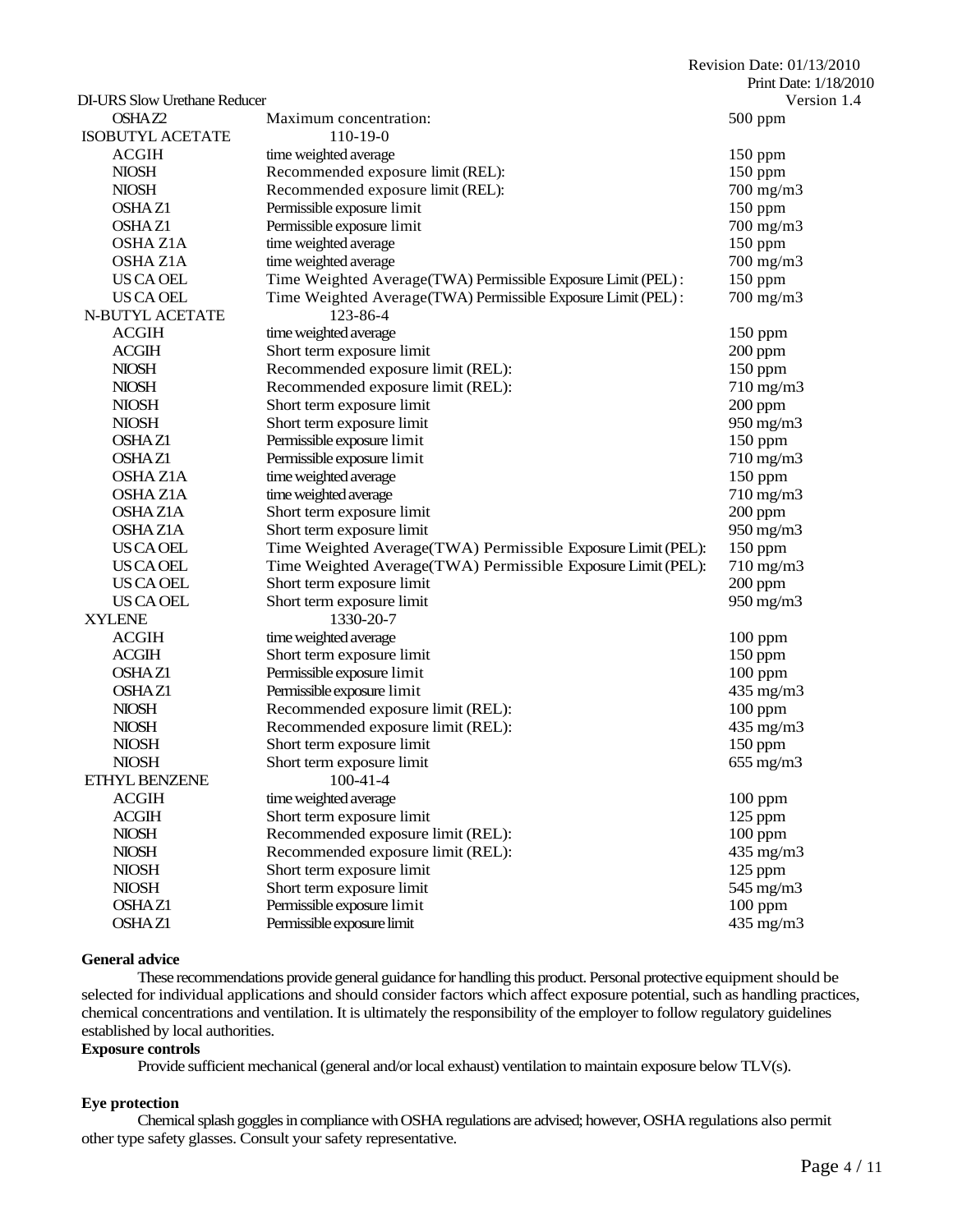# **Skin and body protection**

Wear resistant gloves (consult your safety equipment supplier). To prevent repeated or prolonged skin contact, wear impervious clothing and boots.

# **Respiratory protection**

If workplace exposure limit(s) of product or any component is exceeded (see exposure guidelines), a NIOSHapproved air supplied respirator is advised in absence of proper environmental control. OSHA regulations also permit other NIOSH respirators (negative pressure type) under specified conditions (see your industrial hygienist). Engineering or administrative controls should be implemented to reduce exposure.

| 9. PHYSICAL AND CHEMICAL PROPERTIES                                  |                                          |  |  |
|----------------------------------------------------------------------|------------------------------------------|--|--|
| <b>Physical state</b>                                                | liquid                                   |  |  |
| <b>Form</b>                                                          | No data                                  |  |  |
| <b>Color</b>                                                         | No data                                  |  |  |
| Odor                                                                 | No data                                  |  |  |
| <b>Boiling point/boiling range</b>                                   | 56.00 °C @ 1,013.23 hPa Calculated Phase |  |  |
|                                                                      | Transition Liquid/Gas                    |  |  |
| pH                                                                   | No data                                  |  |  |
| <b>Flash point</b>                                                   | $\le$ -18.00 °C Tag closed cup           |  |  |
| <b>Evaporation rate</b>                                              | 1 (Ethyl Ether)                          |  |  |
| Lower explosion limit/Upper explosion limit<br>$1\%$ (V) / 12.8 %(V) |                                          |  |  |
| Vapor pressure<br>307.969 hPa @ 25 °C Calculated Vapor Pressure      |                                          |  |  |
| <b>Vapor density</b><br>$(>) 1 (AIR=1)$                              |                                          |  |  |
| 0.827 g/cm3 @ 77.00 °F / 25.00 °C<br><b>Density</b>                  |                                          |  |  |
|                                                                      | 6.88 lb/gal @ 77.00 °F / 25.00 °C        |  |  |
| <b>Solubility</b>                                                    | No data                                  |  |  |
| <b>Partition coefficient: n-octanol/water</b>                        | No data                                  |  |  |
| log Pow<br>No data available                                         |                                          |  |  |
| <b>Autoignition temperature</b>                                      | No data                                  |  |  |
|                                                                      |                                          |  |  |

# **10. STABILITY AND REACTIVITY**

| <b>Stability</b>                                                    |
|---------------------------------------------------------------------|
| Stable.                                                             |
| <b>Conditions to avoid None</b>                                     |
| known.                                                              |
| <b>Incompatible products</b>                                        |
| Avoid contact with:, acids, alkalis, strong oxidizing agents        |
| <b>Hazardous decomposition products</b>                             |
| May form:, carbon dioxide and carbon monoxide, various hydrocarbons |
| <b>Hazardous reactions</b>                                          |
| Product will not undergo hazardous polymerization.                  |
| <b>Thermal decomposition No</b>                                     |
| data                                                                |

# **11. TOXICOLOGICAL INFORMATION**

| <b>Acute oral toxicity</b>                 |               |                     |
|--------------------------------------------|---------------|---------------------|
| <b>ACETONE:</b>                            | $LD 50$ Rat:  | $5,800$ mg/kg       |
| PROPYLENE GLYCOL MONOMETHYL ETHER ACETATE: | LD 50 Rat:    | $8,532$ mg/kg       |
| TOLUENE:                                   | $LD 50$ Rat:  | 2,600 - 7,500 mg/kg |
| ISOBUTYL ACETATE:                          | LD 50 Rabbit: | $4,800$ mg/kg       |
| N-BUTYL ACETATE:                           | LD $50$ Rat:  | $10.8$ g/kg         |
| XYLENE:                                    | $LD 50$ Rat:  | $4,300$ mg/kg       |
| ETHYL BENZENE:                             | LD $50$ Rat:  | $3,500$ mg/kg       |
|                                            |               |                     |
| <b>Acute inhalation toxicity</b>           |               |                     |
| <b>ACETONE:</b>                            | $LC$ 50 Rat:  | $> 16000$ ppm, 4 h  |
| PROPYLENE GLYCOL MONOMETHYL ETHER ACETATE: | $LC$ 50 Rat:  | 5344 ppm, 4 h       |
| TOLUENE:                                   | LC 50 Rat:    | 8000 ppm, 4 h       |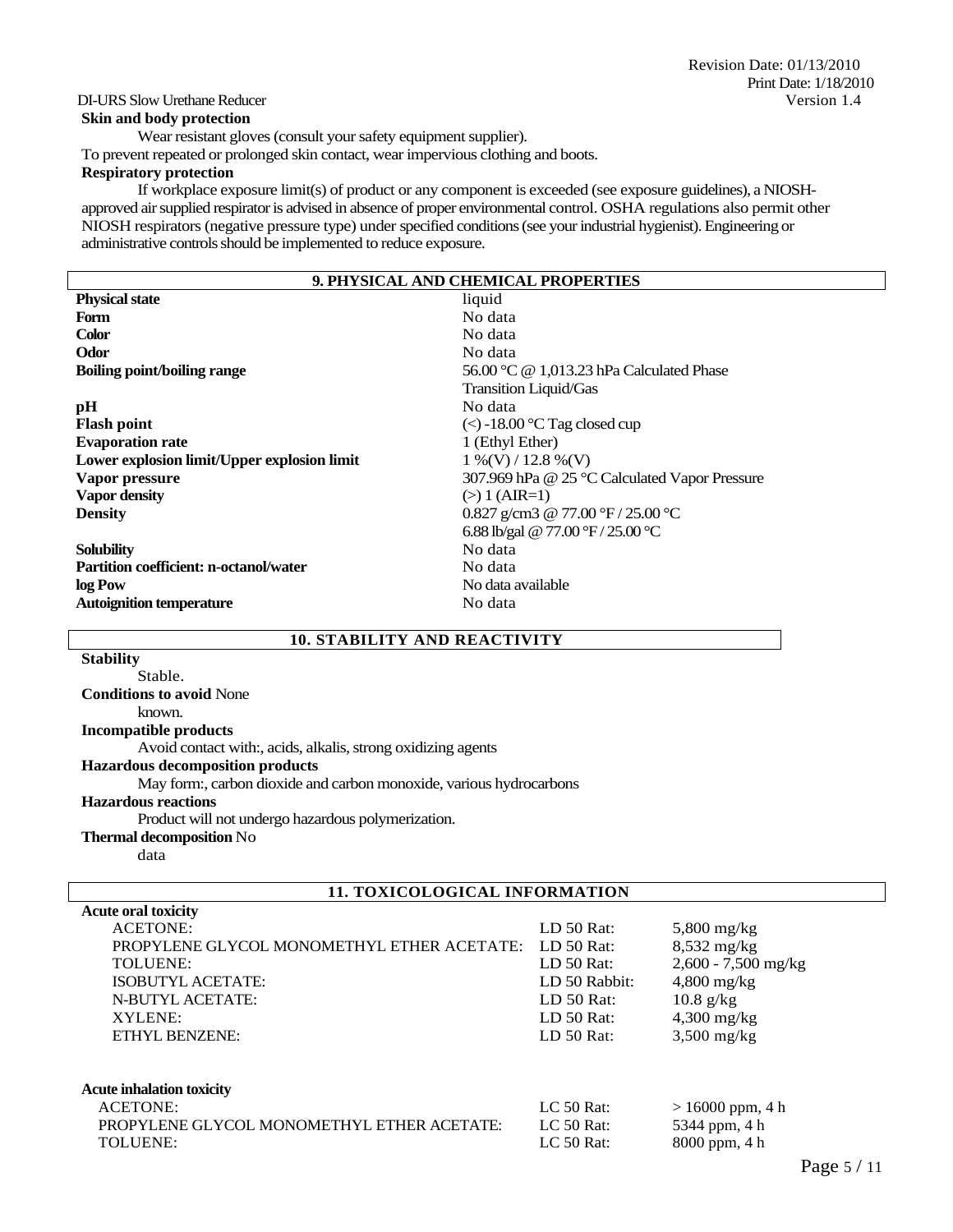|                   | Print Date: 1/18/2010           |
|-------------------|---------------------------------|
|                   | Version 1.4                     |
| $LC$ 50 Rat:      | 3500 ppm, 4 h                   |
| LC 50 Wistar rat: | $160 \text{ mg/l}, 4 \text{ h}$ |
| no data available |                                 |
| LC Lo Rat:        | $4000$ ppm, 4 h                 |
|                   |                                 |
| LD 50 Rabbit:     | $> 20,000$ mg/kg                |
| LD 50 Rabbit:     | $(>) 5,000$ mg/kg               |
| LD 50 Rabbit:     | $12,124 \text{ mg/kg}$          |
| LD 50 Rabbit:     | $17 \text{ g/kg}$               |
| LD 50 Rabbit:     | $17,600 \text{ mg/kg}$          |
| LD 50 Rabbit:     | $(>) 2,000$ mg/kg               |
| LD 50 Rabbit:     | $17,800$ mg/kg                  |
|                   |                                 |

# **12. ECOLOGICAL INFORMATION**

 $\mathbb{R}^n$ 

| <b>Biodegradability</b>                                             |                                                                                                                                                                                          |
|---------------------------------------------------------------------|------------------------------------------------------------------------------------------------------------------------------------------------------------------------------------------|
| <b>ACETONE:</b>                                                     | no data available                                                                                                                                                                        |
| <b>PROPYLENE GLYCOL MONOMETHYL ETHER ACETATE:</b> no data available |                                                                                                                                                                                          |
| TOLUENE:                                                            | no data available                                                                                                                                                                        |
| ISOBUTYL ACETATE:                                                   | no data available                                                                                                                                                                        |
| <b>N-BUTYL ACETATE:</b>                                             | no data available                                                                                                                                                                        |
| XYLENE:                                                             | no data available                                                                                                                                                                        |
| <b>ETHYL BENZENE:</b>                                               | no data available                                                                                                                                                                        |
| <b>Bioaccumulation</b>                                              |                                                                                                                                                                                          |
| <b>ACETONE:</b>                                                     | no data available                                                                                                                                                                        |
| <b>PROPYLENE GLYCOL MONOMETHYL ETHER ACETATE:</b> no data available |                                                                                                                                                                                          |
| TOLUENE:                                                            | Species: Ide, silver or golden orfe (Leuciscus idus)                                                                                                                                     |
|                                                                     | Exposure time: 3 d                                                                                                                                                                       |
|                                                                     | Dose: 0.05 mg/l                                                                                                                                                                          |
|                                                                     | Bioconcentration factor (BCF): 94                                                                                                                                                        |
|                                                                     | Method: Not reported                                                                                                                                                                     |
| <b>ISOBUTYL ACETATE:</b>                                            | no data available                                                                                                                                                                        |
| N-BUTYL ACETATE:                                                    | no data available                                                                                                                                                                        |
| XYLENE:                                                             | no data available                                                                                                                                                                        |
| ETHYL BENZENE:                                                      | no data available                                                                                                                                                                        |
| <b>Ecotoxicity effects</b>                                          |                                                                                                                                                                                          |
| <b>Toxicity to fish</b>                                             |                                                                                                                                                                                          |
| <b>ACETONE:</b>                                                     | 96 h LC 50 Rainbow trout, donalds on trout<br>(Oncorhynchus mykiss): 4,740.00 - 6,330.00 mg/l<br>Method: Static<br>Mortality 96 h LC 50 Bluegill (Lepomis macrochirus):<br>8,300.00 mg/l |
|                                                                     | Method: Static                                                                                                                                                                           |
|                                                                     | Mortality 96 h LC 50 Fathead minnow (Pimephales<br>promelas): 8,733.00 - 9,482.00 mg/l                                                                                                   |
|                                                                     | Method: Flow through                                                                                                                                                                     |
|                                                                     | Mortality                                                                                                                                                                                |
| PROPYLENE GLYCOL MONOMETHYL ETHER ACETATE:                          | no data available                                                                                                                                                                        |
| TOLUENE:                                                            | 96 h LC 50 Rainbow trout, donaldson trout                                                                                                                                                |
|                                                                     | (Oncorhynchus mykiss): 5.80 mg/l                                                                                                                                                         |
|                                                                     | Method: Renewal                                                                                                                                                                          |
|                                                                     | Mortality 96 h LC 50 Fathead minnow (Pimephales<br>promelas): $12.60$ mg/l                                                                                                               |
|                                                                     | Method: Static Mortality                                                                                                                                                                 |
| ISOBUTYL ACETATE:                                                   | no data available                                                                                                                                                                        |
| <b>N-BUTYL ACETATE:</b>                                             | 96 h LC 50 Pimephales promelas (fathead minnow):                                                                                                                                         |
|                                                                     | 17.00 - 19.00 mg/l                                                                                                                                                                       |
|                                                                     | Method: Flow through                                                                                                                                                                     |
|                                                                     | Mortality 96 h LC 50 Fathead minnow (Pimephales                                                                                                                                          |

Revision Date: 01/13/2010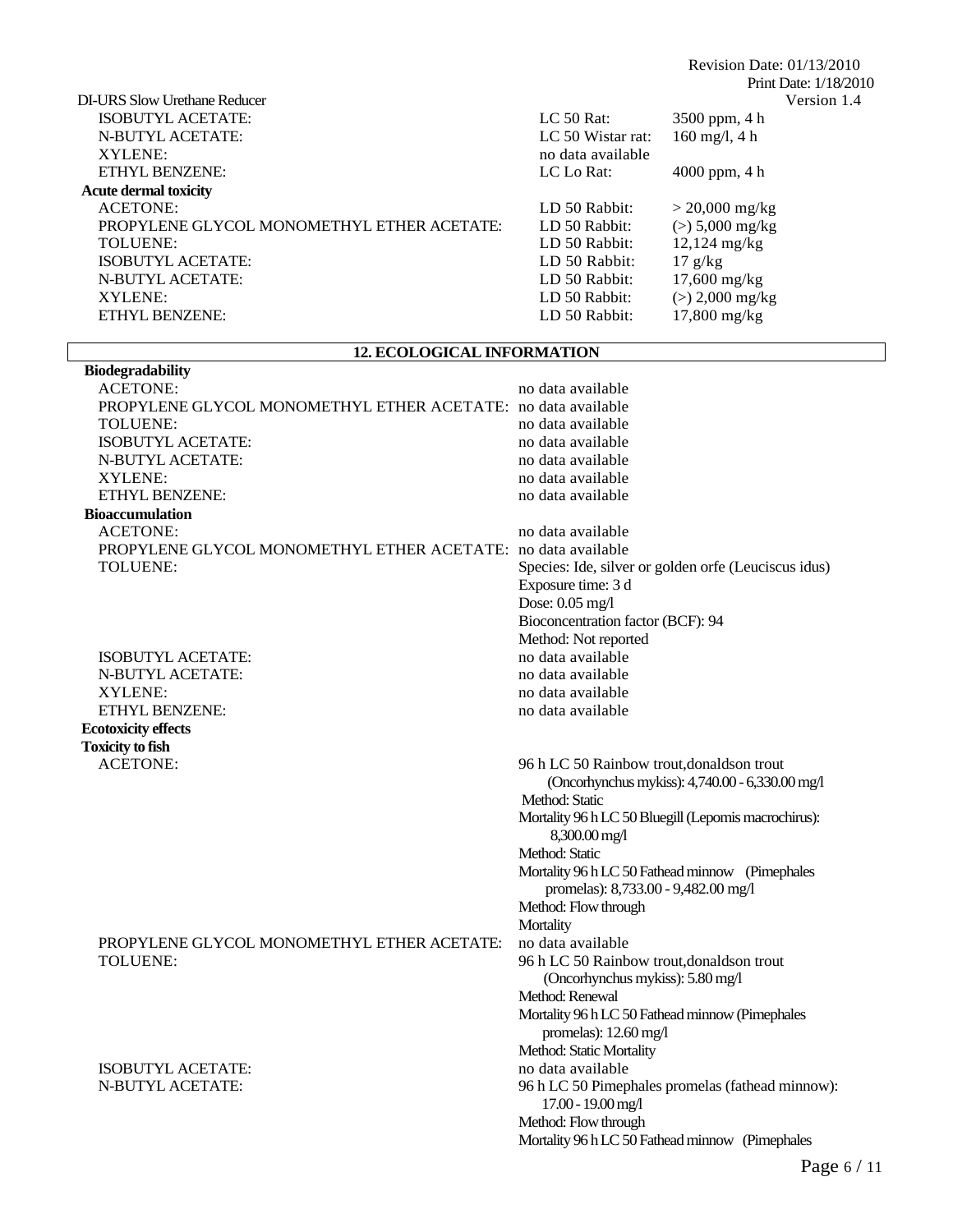Revision Date: 01/13/2010 Print Date: 1/18/2010 DI-URS Slow Urethane Reducer Version 1.4 promelas): 17.00 - 19.00 mg/l Method: Flow through Mortality 96 h LC 50 Brachydanio rerio (zebra fish): 62.00 mg/l Method: Static **Mortality** XYLENE: 96 h LC 50 Fathead minnow (Pimephales promelas): 23.53 - 29.97 mg/l Method: Static **Mortality** ETHYL BENZENE: 96 h static test LC 50 Fathead minnow (Pimephales promelas): 9.10 - 15.60 mg/l Mortality 96 h Renewal LC 50 Rainbow trout, donaldson trout (Oncorhynchus mykiss): 4.20mg/l **Mortality Toxicity to daphnia and other aquatic invertebrates.** ACETONE: no data available PROPYLENE GLYCOL MONOMETHYL ETHER ACETATE: no data available TOLUENE: 48 h EC 50 Water flea (Daphnia magna): 6.00 mg/l Method: Static **Intoxication** ISOBUTYL ACETATE: no data available N-BUTYL ACETATE: 24 h LC 50 Water flea (Daphnia magna): 205.00 mg/l Method: Static Mortality XYLENE: 24 h LC 50 Water flea (Daphnia magna): > 100.00 – < 1,000.00 mg/l Method: Static Mortality ETHYL BENZENE: 48 h static test EC 50 Water flea (Daphnia magna): 1.37 -4.40 mg/l Intoxication no data available PROPYLENE GLYCOL MONOMETHYL ETHER ACETATE: no data available TOLUENE: no data available no data available ISOBUTYL ACETATE:<br>
N-BUTYL ACETATE:<br>
no data available<br>
no data available XYLENE: no data available https://www.facebook.com/intervalue.com/intervalue.com/intervalue.com/intervalue.com/intervalue.com/intervalue.com/intervalue.com/intervalue.com/intervalue.com/intervalue.com/intervalue.com/interv ETHYL BENZENE: 96 h Growth inhibition Pseudokirchneriella subcapitata (green algae): 3.60 mg/l ACETONE: no data available PROPYLENE GLYCOL MONOMETHYL ETHER ACETATE: no data available TOLUENE: no data available no data available ISOBUTYL ACETATE: no data available N-BUTYL ACETATE: no data available XYLENE: no data available no data available ETHYL BENZENE: no data available ACETONE: no data available no data available PROPYLENE GLYCOL MONOMETHYL ETHER ACETATE: no data available TOLUENE: no data available no data available ISOBUTYL ACETATE: no data available

N-BUTYL ACETATE: no data available XYLENE: no data available ETHYL BENZENE: no data available **Chemical Oxygen Demand (COD)** ACETONE: no data available PROPYLENE GLYCOL MONOMETHYL ETHER ACETATE: no data available

**Toxicity to algae**

**Toxicity to bacteria**

N-BUTYL ACETATE:

**Biochemical Oxygen Demand (BOD)**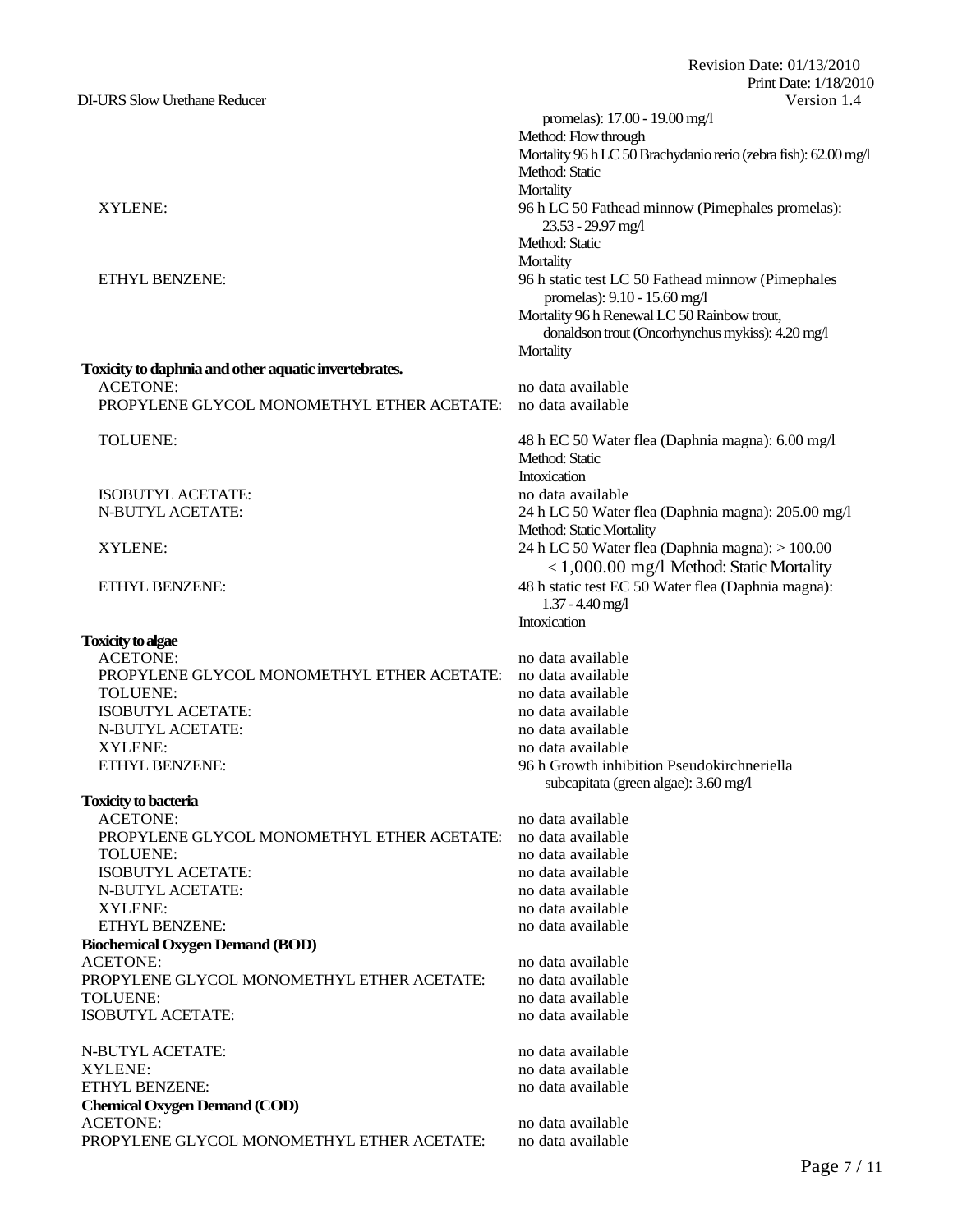| DI-URS Slow Urethane Reducer               |                   | Version 1.4 |
|--------------------------------------------|-------------------|-------------|
| TOLUENE:                                   | no data available |             |
| ISOBUTYL ACETATE:                          | no data available |             |
| N-BUTYL ACETATE:                           | no data available |             |
| XYLENE:                                    | no data available |             |
| ETHYL BENZENE:                             | no data available |             |
| Additional ecological information          |                   |             |
| ACETONE:                                   | no data available |             |
| PROPYLENE GLYCOL MONOMETHYL ETHER ACETATE: | no data available |             |
| TOLUENE:                                   | no data available |             |
| ISOBUTYL ACETATE:                          | no data available |             |
| N-BUTYL ACETATE:                           | no data available |             |
| XYLENE:                                    | no data available |             |
| ETHYL BENZENE:                             | no data available |             |
|                                            |                   |             |

### **13. DISPOSAL CONSIDERATIONS**

#### **Waste disposal methods**

Dispose of in accordance with all applicable local, state and federal regulations.

| <b>14. TRANSPORT INFORMATION</b> |                      |              |                   |                |                  |
|----------------------------------|----------------------|--------------|-------------------|----------------|------------------|
| <b>REGULATION</b>                |                      |              |                   |                |                  |
| ID                               | PROPER SHIPPING NAME | $*HAZARD$    | <b>SUBSIDIARY</b> | <b>PACKING</b> | <b>MARINE</b>    |
| <b>NUMBER</b>                    |                      | <b>CLASS</b> | <b>HAZARDS</b>    | <b>GROUP</b>   | <b>POLLUTANT</b> |
|                                  |                      |              |                   |                | 'LTD. OTY.       |

### **U.S. DOT - ROAD**

| <b>UN</b> | 1263 Paint related material                                                 |   | П            |
|-----------|-----------------------------------------------------------------------------|---|--------------|
|           | <b>U.S. DOT - RAIL</b>                                                      |   |              |
| <b>UN</b> | 1263 Paint related material                                                 | 3 | П            |
|           | <b>U.S. DOT - INLAND WATERWAYS</b>                                          |   |              |
| <b>UN</b> | 1263 Paint related material                                                 | 3 | П            |
|           | <b>TRANSPORT CANADA - ROAD</b>                                              |   |              |
|           | UN 1263 PAINT RELATED MATERIAL 3                                            |   | П            |
|           | <b>TRANSPORT CANADA - RAIL</b>                                              |   |              |
|           | UN 1263 PAINT RELATED MATERIAL 3                                            |   | П            |
|           | <b>TRANSPORT CANADA - INLAND WATERWAYS</b>                                  |   |              |
|           | UN 1263 PAINT RELATED MATERIAL 3                                            |   | П            |
|           | <b>INTERNATIONAL MARITIME DANGEROUS GOODS</b>                               |   |              |
|           | IUN 1263 PAINT RELATED MATERIAL 3                                           |   | П            |
|           | INTERNATIONAL AIR TRANSPORT ASSOCIATION - CARGO                             |   |              |
| UN        | 1263 Paint related material                                                 |   | $\mathbf{I}$ |
|           | INTERNATIONAL AIR TRANSPORT ASSOCIATION - PASSENGER                         |   |              |
| UN.       | 1263 Paint related material                                                 |   | П            |
|           | MEXICAN REGULATION FOR THE LAND TRANSPORT OF HAZARDOUS MATERIALS AND WASTES |   |              |
|           | UN 1263 PRODUCTOS PARA PINTURA 3                                            |   | П            |
|           | *ODM – ODM D. CDI – COMDHETIDI E I IOHD                                     |   |              |

**\*ORM = ORM-D, CBL = COMBUSTIBLE LIQUID**

Dangerous goods descriptions (if indicated above) may not reflect quantity, end-use or region-specific exceptions that can be applied. Consult shipping documents for descriptions that are specific to the shipment.

### **15. REGULATORY INFORMATION**

**California Prop. 65** WARNING! This product contains a chemical known in the State of California to cause cancer. ETHYL BENZENE BENZENE

WARNING! This product contains a chemical known in the State of California to cause birth defects or other reproductive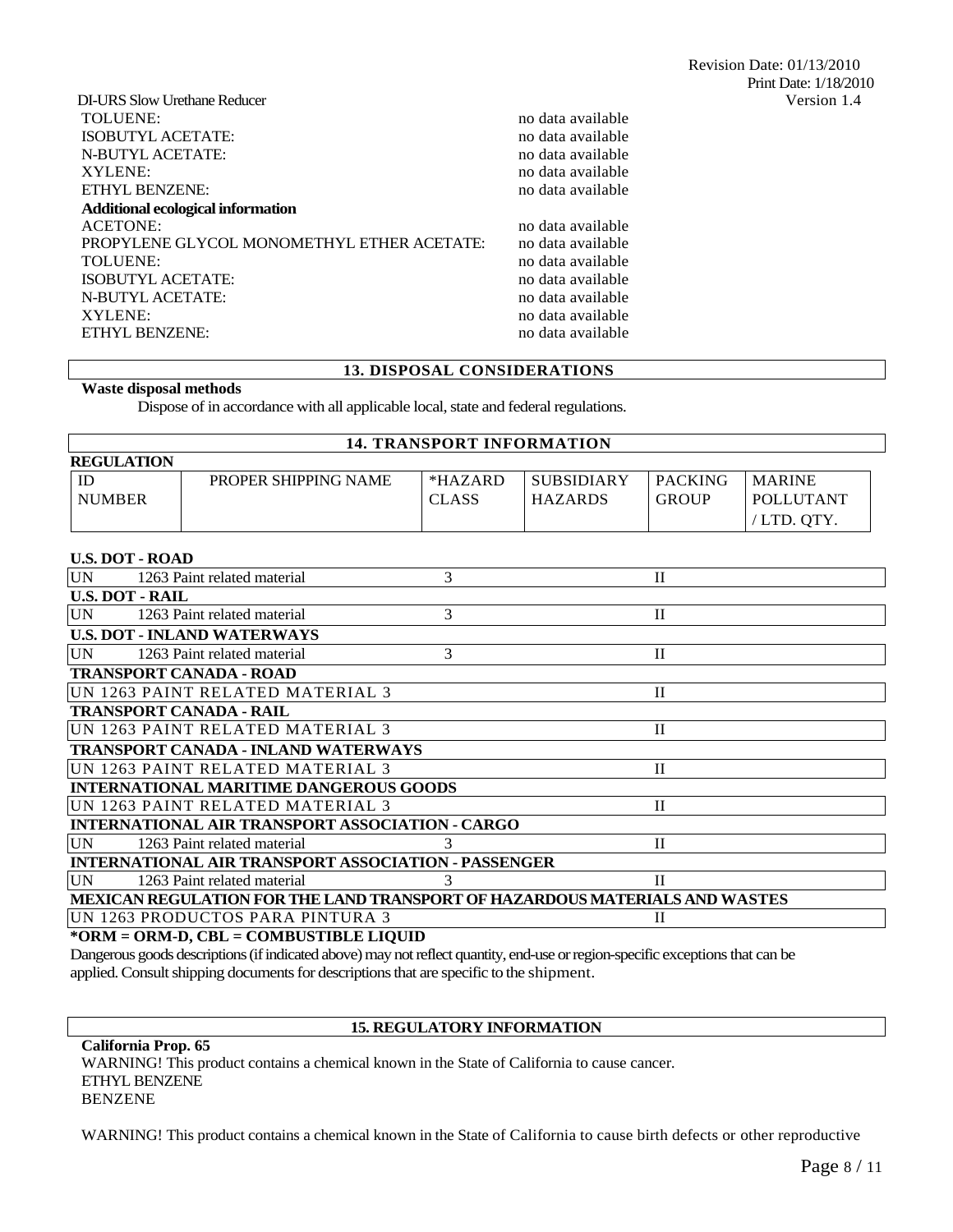| <b>DI-URS Slow Urethane Reducer</b>                                                      |                      | Version 1.4 |
|------------------------------------------------------------------------------------------|----------------------|-------------|
| harm.                                                                                    |                      |             |
| <b>TOLUENE</b>                                                                           |                      |             |
| <b>BENZENE</b>                                                                           |                      |             |
| <b>SARA Hazard Classification</b>                                                        |                      |             |
| Fire Hazard<br><b>Acute Health Hazard</b>                                                |                      |             |
| Chronic Health Hazard                                                                    |                      |             |
| <b>SARA 313 Component(s)</b>                                                             |                      |             |
| <b>TOLUENE</b>                                                                           | 10.58 %              |             |
| <b>XYLENE</b>                                                                            | 4.19%                |             |
| ETHYL BENZENE                                                                            | 1.15 %               |             |
| <b>New Jersey RTK Label Information</b>                                                  |                      |             |
| <b>ACETONE</b>                                                                           | $67-64-1$            |             |
| DO NOT USE - lacolene                                                                    | 64742-89-8           |             |
| PROPYLENE GLYCOL MONOMETHYL ETHER ACETATE                                                | $108 - 65 - 6$       |             |
| <b>TOLUENE</b>                                                                           | 108-88-3             |             |
| <b>ISOBUTYL ACETATE</b>                                                                  | $110-19-0$           |             |
| <b>N-BUTYL ACETATE</b>                                                                   | 123-86-4             |             |
| <b>XYLENE</b>                                                                            | 1330-20-7            |             |
| ETHYL BENZENE                                                                            | $100-41-4$           |             |
| Pennsylvania RTK Label Information                                                       |                      |             |
| <b>ACETONE</b>                                                                           | $67-64-1$            |             |
| DO NOT USE - lacolene                                                                    | 64742-89-8           |             |
| PROPYLENE GLYCOL MONOMETHYL ETHER ACETATE                                                | $108 - 65 - 6$       |             |
| <b>TOLUENE</b>                                                                           | 108-88-3             |             |
| <b>ISOBUTYL ACETATE</b>                                                                  | $110-19-0$           |             |
| <b>N-BUTYL ACETATE</b>                                                                   | 123-86-4             |             |
| <b>XYLENE</b>                                                                            | 1330-20-7            |             |
| ETHYL BENZENE                                                                            | $100-41-4$           |             |
| <b>Notification status</b>                                                               |                      |             |
| <b>EU. EINECS</b>                                                                        | y (positive listing) |             |
| <b>US. Toxic Substances Control Act</b>                                                  | y (positive listing) |             |
| Australia. Industrial Chemical (Notification and Assessment) Act                         | y (positive listing) |             |
| Canada. Canadian Environmental Protection Act (CEPA).                                    | y (positive listing) |             |
| Domestic Substances List (DSL). (Can. Gaz. Part II, Vol. 133)                            |                      |             |
| Japan. Kashin-Hou Law List                                                               | y (positive listing) |             |
| Korea. Toxic Chemical Control Law (TCCL) List                                            | y (positive listing) |             |
| Philippines. The Toxic Substances and Hazardous and Nuclear Waste Control Act            | y (positive listing) |             |
| China. Inventory of Existing Chemical Substances                                         | y (positive listing) |             |
| <b>Reportable quantity - Product</b><br>US. EPA CERCLA Hazardous Substances (40 CFR 302) |                      | 2385 lbs    |
| <b>Reportable quantity-Components</b>                                                    |                      |             |
| 1330-20-7<br><b>XYLENE</b>                                                               |                      | 100 lbs     |
|                                                                                          |                      |             |

|                  | <b>HMIS</b> | <b>NFPA</b> |
|------------------|-------------|-------------|
| Health           | $2*$        |             |
| Flammability     |             |             |
| Physical hazards | $- -$       |             |
| Instability      |             |             |
| Specific Hazard  | $- -$       | $- -$       |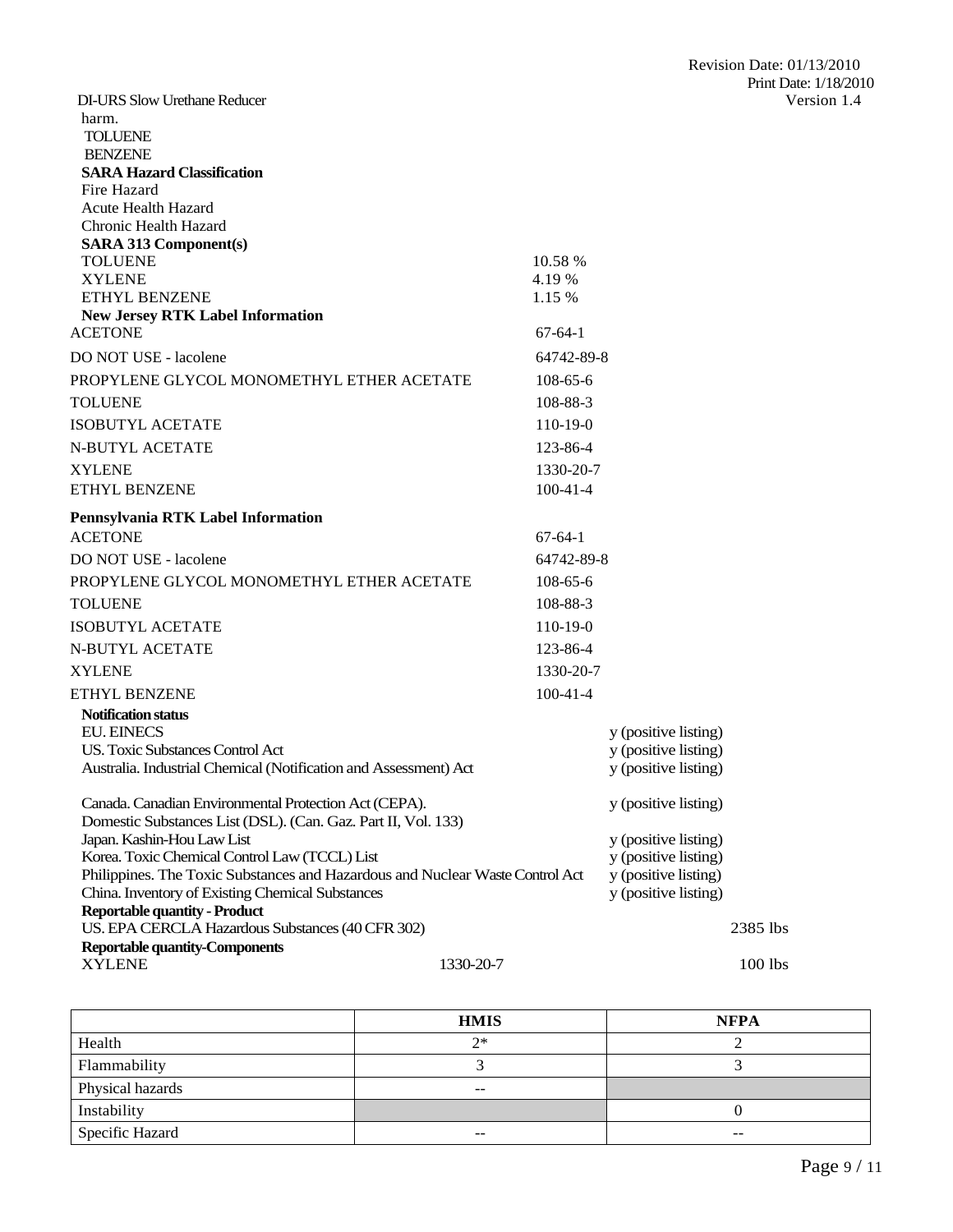#### DI-URS Slow Urethane Reducer Version 1.4

# **16. OTHER INFORMATION**

The information accumulated herein is believed to be accurate but is not warranted to be whether originating with the company or not. Recipients are advised to confirm in advance of need that the information is current, applicable, and suitable to their circumstances.

# **VOC and HAP Report**

| VOC Content (as formulated)                  | 63.09 %              |
|----------------------------------------------|----------------------|
| VOC Content (SCAOMD)                         | $859.39 \text{ g/l}$ |
| VOC Vapor Pressure @ $20^{\circ}$ C (SCAOMD) | 8.96 hPa             |
| Calculated HAP Total                         | 15.73%               |